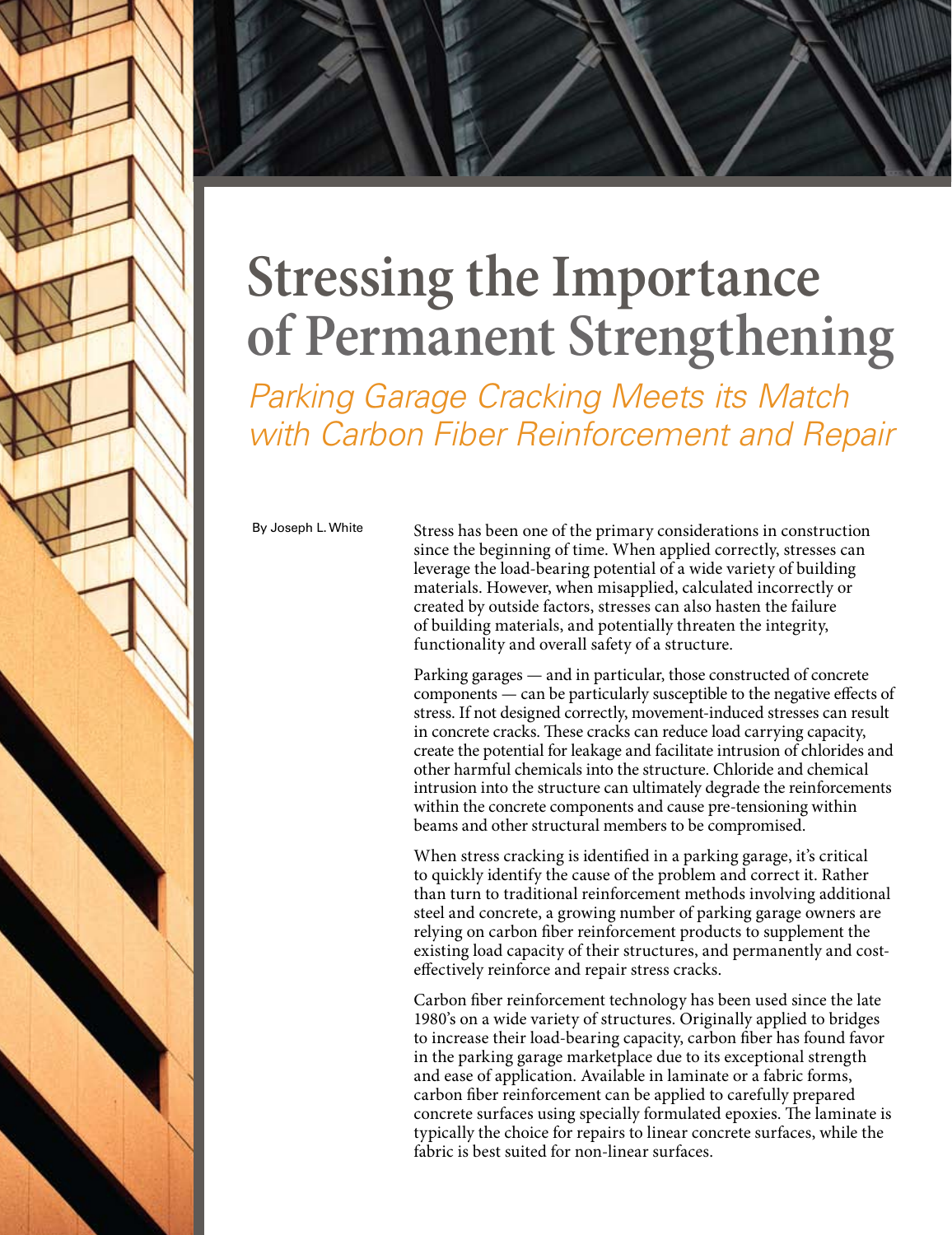Up to 10 times stronger than steel reinforcement, carbon fiber reinforcement is ideal for parking structure applications, because it is:

- lightweight
- easy to handle and apply
- completely inert and non-corrosive

"One of the greatest benefits that composites offer over traditional steel plate bonding, is that carbon fiber materials provide an extremely favorable strength-to-weight ratio without adding noticeable dead weight to the structure," says Dave White, P.E., director of Technical Services at SIKA Corporation, one of the leading producers of carbon fiber reinforcement systems in the world.

"Parking structures typically cannot support a lot of extra dead weight due to their design. In addition, because headroom is limited, it's not really an option to deepen beams by adding additional concrete and steel without compromising vehicle clearances. In most garages, a reduction in headroom by only three to four inches can limit what vehicles can use a garage. Composite materials are exceptionally strong, but low in profile. As a result, you can strengthen a structure and might only subtract onehalf inch of headroom. And unlike steel reinforcements, with carbon fiber, you don't have to be concerned about rusting or corrosion. Which means you won't have to be as concerned about ongoing maintenance on the reinforcement materials you installed."

## It All Begins with the Bondline

While carbon fiber materials are lightweight and easy to handle, the success of an installation rests on the quality of the bond between the existing concrete and the reinforcement.

"You need to be diligent about thoroughly preparing your surfaces, because the bond between the concrete and the epoxy is the key to making a carbon fiber installation work," says Will Gold, Engineering Services manager at BASF, another leading manufacturer of carbon fiber reinforcement systems. "Before any epoxy is applied, spalls or cracks need to be repaired, and any corrosion on the reinforcement strands needs to be completely removed. The last thing you want is to have the concrete continue to deteriorate behind the epoxy. When surface repairs have been made, the entire concrete surface must be cleaned and roughened by either blasting or grinding it to strip away any weak surface layers of concrete and to remove oils, greases and dust. When it's all said and done, you want to have a bit of tooth on the concrete for the epoxy to bond to."



Performing pull tests by a certified testing agency are essential in ensuring the desired bond line adhesion which is critical for the intended application's performance.



Application at precast double tee stem ends.

It's also critically important to install the carbon fiber material so the fibers are running in the right direction. "Carbon fiber is anisotropic, which means the material has different strength properties based on the direction that it's installed," says Gold "While steel can be used in any direction, a carbon fiber reinforcement is only going to be effective when it's installed in the direction specified by an engineer. If you apply the material against the grain, you won't get much strength and won't achieve the desired results."

To ensure that the carbon fiber material is installed correctly, working drawings are developed that clearly specify the direction of the material when it's installed at the repair site. The installer must follow these specifications to the letter to achieve the necessary reinforcement qualities.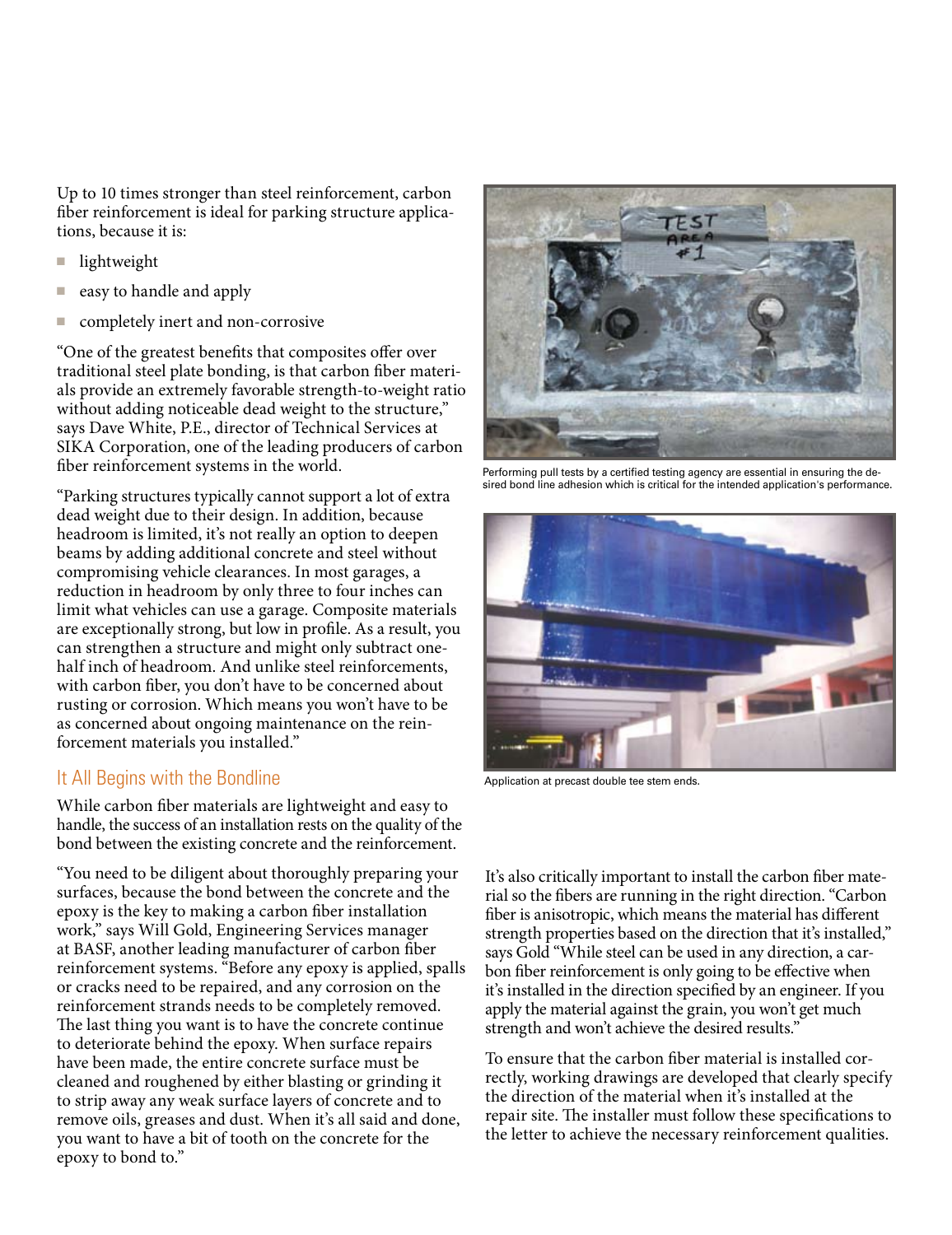Once installed, the lifespan of a carbon fiber repair is typically predicted to last 50 years or more. While the carbon fibers themselves can last hundreds of years, the longevity of the repair directly depends on the lifespan of the concrete it's bonded to. In addition, there really is no ongoing maintenance with carbon fiber reinforcement, other than occasionally coating the material for cosmetic reasons. When selecting coatings, however, it's essential to choose materials that will bond to – but not damage or degrade — the epoxy. For example, coatings with high levels of solvents that have the potential to compromise the epoxy should be avoided. Manufacturers of carbon fiber reinforcement systems typically can recommend or supply appropriate coating materials.



Overhead application at hospital to strengthen floor for high density filing system.



Application of a fire-rated colored coding on precast units.

## The Experience Factor

Both White and Gold agree that when it comes to the installation of carbon fiber reinforcement materials in parking garages, Pittsburgh's Carl Walker Construction is one of the most experienced firms in the marketplace. "It's hard to find a structure that doesn't have some level deterioration going on. Carl Walker Construction is one of the leading concrete repair firms, and they know how to apply carbon fiber products correctly," observed SIKA's White. "They also have years of experience in working with polymers and epoxies, and know how to overcome installation challenges."

Joseph White (no relation to the SIKA representative), managing partner at Carl Walker Construction, concurs with the SIKA representative. "We have been applying carbon fiber reinforcement systems for more than 11 years, and we've found them to be some of the most cost efficient and effective ways to address cracking problems and increase the load carrying capacity of a garage," he says. "Carbon fiber reinforcement is also excellent for use in structures where the intended use — and the structural loads associated with that use — have changed. While carbon fiber products might cost slightly more at the outset, the long-term performance and relatively straightforward installation make it possible to perform essentially maintenance-free, permanent repairs in a relatively short period of time. Typically, we can keep a parking garage in operation while we're installing carbon fiber reinforcements. Many times, you just can't do that if you're adding steel or additional concrete."

Recently, Carl Walker Construction completed structural strengthening work on two West Virginia parking structures. Both structures, which coincidentally are owned by hospitals, were constructed of precast components approximately 40 years ago. In each garage, structural components were strengthened with carbon fiber reinforcement technologies when cracking was found in precast beams or structural members.

The first structure had beam cracks in 34 locations throughout the seven-story, 1,200-car garage. Carbon fiber laminates were applied to each compromised beam using a high modulus, high-strength epoxy resin. This successfully reinforced the cracked components, and since carbon fiber laminates are only 1/32" thick, they had little to no impact on headroom. The work took approximately nine weeks to complete from start to finish, and the entire garage was kept open during the \$700,000 repair project.

At the second project, carbon fiber wrap was installed with high modulus, high-strength impregnating resin around cracked columns. The wrap was also used to reinforce the stems of double Tees supporting three elevated parking